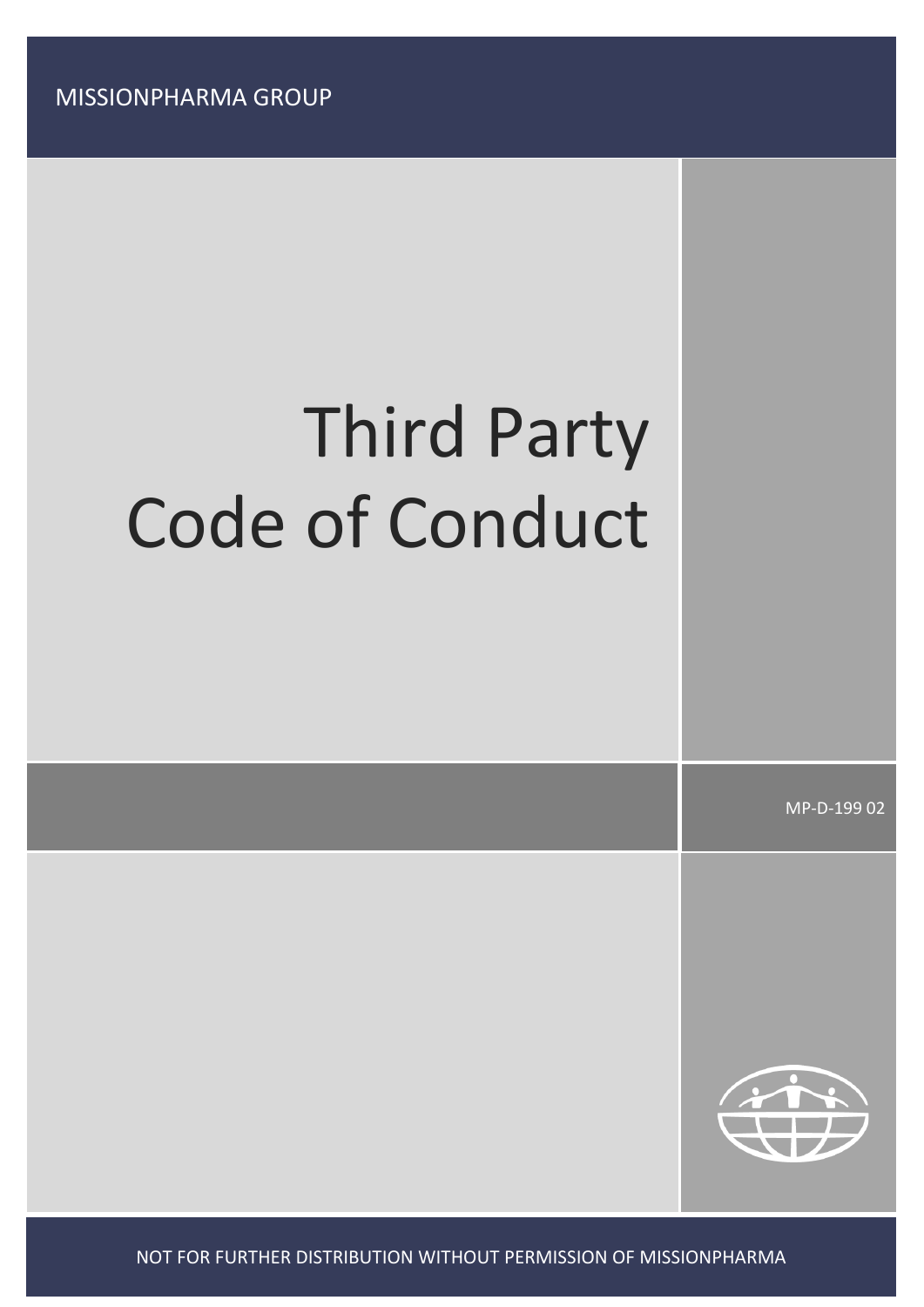# **Table of contents**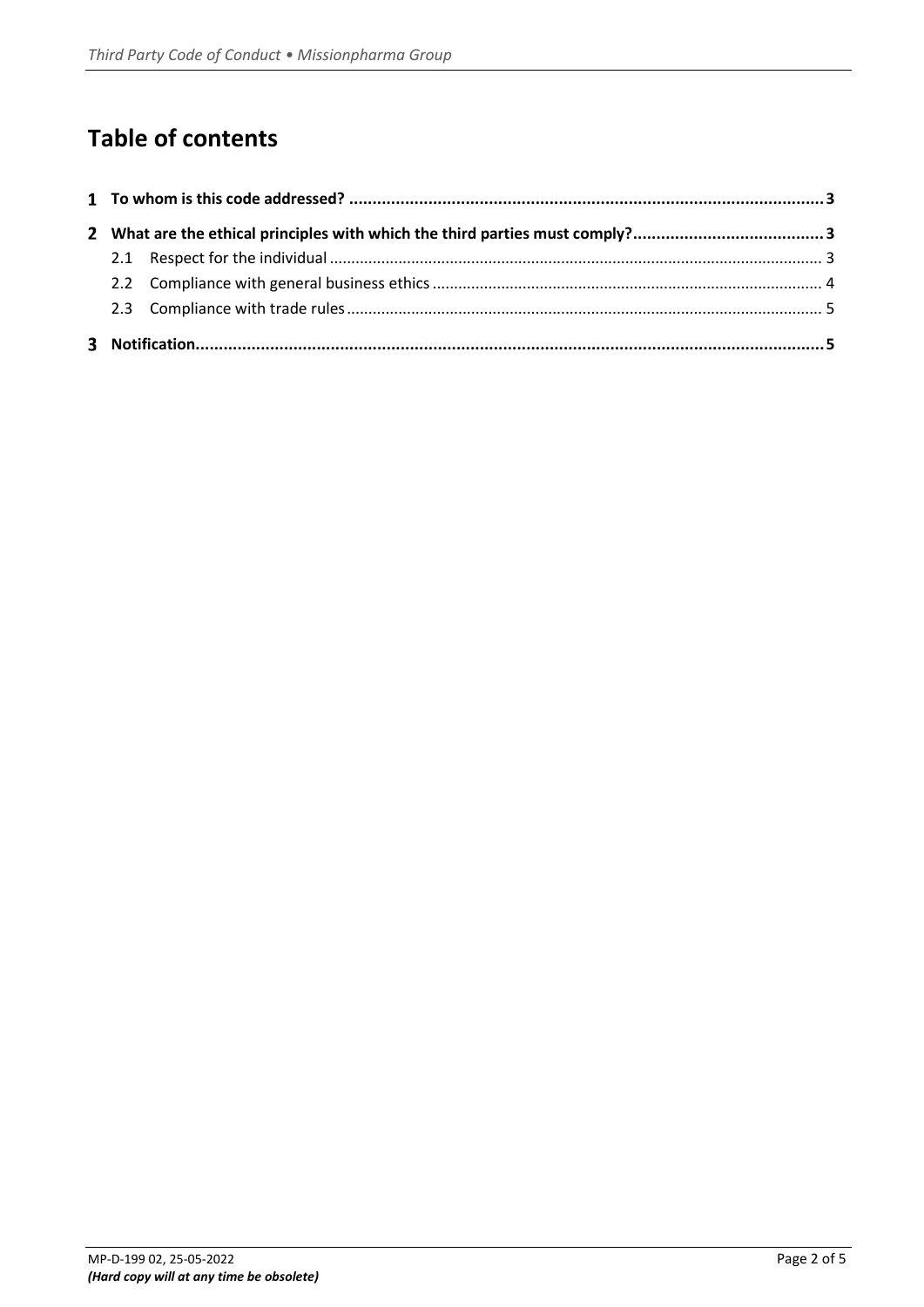In the following, "Company" means Missionpharma A/S and it's subsidiaries. Subsidiaries means all companies in which Missionpharma A/S holds directly or indirectly more than 50% of the share capital as well as all companies in which Missionpharma A/S alone has the majority of voting rights in this company by virtue of an agreement concluded with other members or shareholders and which is not contrary to the interests of the company.

# <span id="page-2-0"></span>**To whom is this code addressed?**

This Code of Conduct applies to any supplier, agent, significant service provider and consultant acting towards 3rd party on behalf of the Company, hereinafter referred to as Third Parties.

Collaboration with the Company implies the Third Party's adherence to this Code of Conduct or proof that the Third Party adopts equivalent ethical principles within its own organisation. The Company has the right to refuse or cease any collaboration with a Third Party who would act in violation of these ethical rules.

Third Parties undertake to apply and promote the principles of this Code of Conduct and to have them applied by their employees, subcontractors and suppliers, who shall be directly or indirectly involved in the business with Missionpharma.

# <span id="page-2-1"></span>**What are the ethical principles with which the third parties must comply?**

# <span id="page-2-2"></span>**2.1 Respect for the individual**

Third parties must respect the rights of workers and treat them with dignity and respect, in particular with regard to the following aspects:

# **CHILD LABOUR**

Third Parties must not use child labour. All Third Parties' employees must have reached the minimum legal age for employment in the country concerned.

# **PROHIBITION OF UNDECLARED WORK OR FORCED LABOUR**

Third Parties must not use forced work or undeclared labour or engage in human trafficking.

# **RESPECT FOR DIVERSITY AND REJECTION OF DISCRIMINATION**

Third Parties must treat all persons fairly without discrimination as to their origin, religion, race, gender, sexual orientation age, or trade union or political affiliation. Third Parties undertake to prohibit all forms of discrimination within their organisation.

## **PROTECTION AGAINST MORAL/SEXUAL HARASSMENT**

Third Parties must prohibit and punish all forms of harassment in the workplace, whether moral and/or sexual.

## **FREEDOM OF ASSOCIATION AND COLLECTIVE BARGAINING**

Third Parties must recognize the right of their employees to free association, to join or not to join trade unions, to be represented by workers' committees and to join them. Employees must be able to communicate openly with management with regard to working conditions without retaliation, intimidation or harassment.

# **PERSONAL DATA PROTECTION**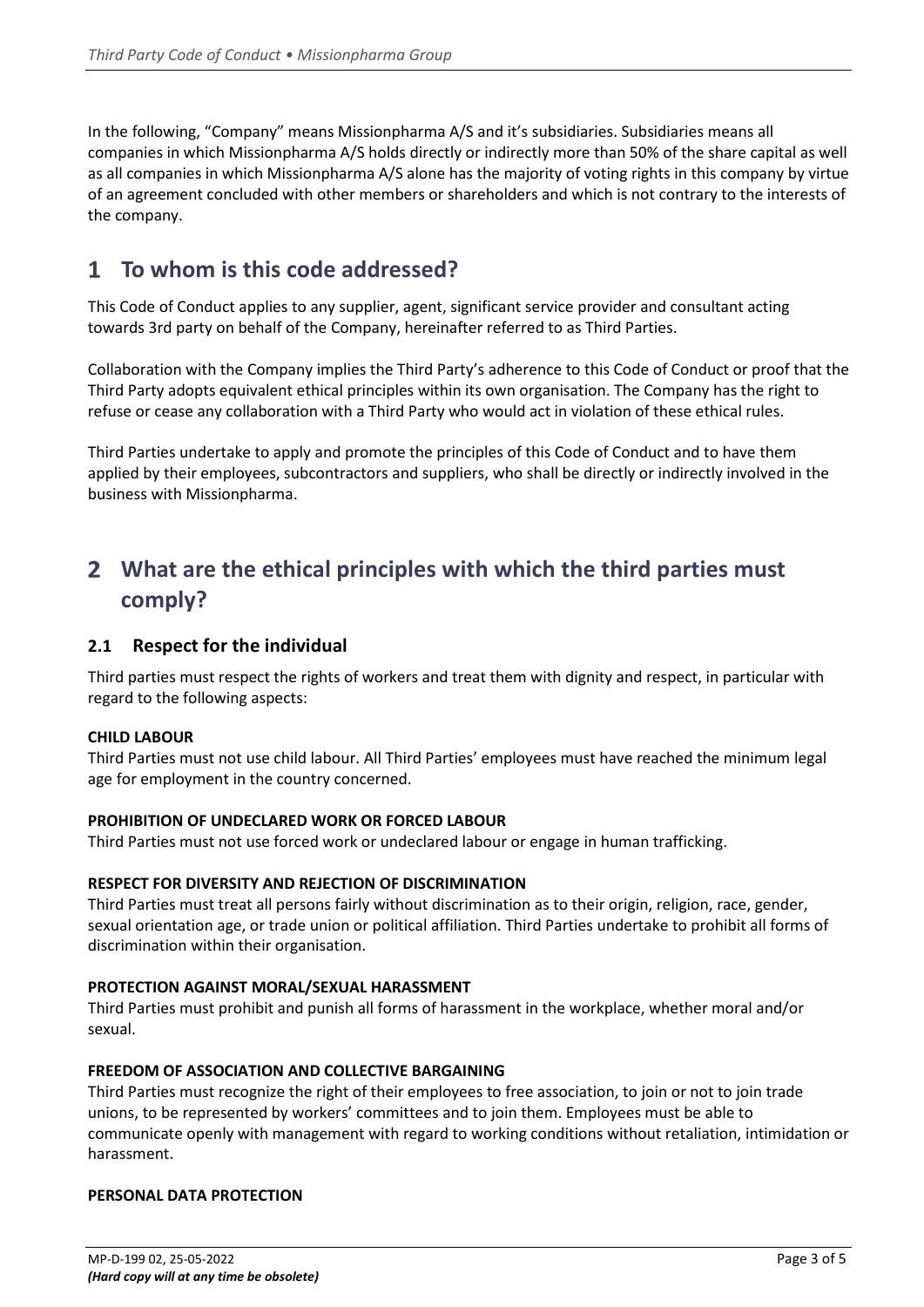Third Parties must ensure that exchanges of personal data comply with any applicable regulations on personal data and do not infringe upon the rights and freedoms of individuals.

# **A SAFETY OBLIGATION**

Third Parties must ensure the safety and protection of their employees from exposure to the occupational hazards they would face in their work environment.

# **RESPECT FOR THE NATURAL AND SOCIAL ENVIRONMENT**

Third Parties must conduct their activities in such a way as to limit their impact on the environment and ensure that they create links with the social environment of the countries where the Third Party operates based on mutual respect.

In addition to what is mentioned above, Third Parties must comply with ILO Declaration on Fundamental Principles and Rights at Work.

# <span id="page-3-0"></span>**2.2 Compliance with general business ethics**

Third Parties must at all times and in all matters comply with the Company's Anti-bribery and Anti-corruption Policy and Whistleblowing Procedure as supplemented by any national and internationally recognized rules and principles on business ethics.

Third Parties must act with integrity, in particular with regard to the following aspects:

## **PREVENTION OF CORRUPTION**

Third Parties undertake not to tolerate any act of bribery or influence peddling and to maintain high standards of integrity and ethical conduct in all their business interactions.

## **PREVENTION OF ABUSE OF COMPANY ASSETS**

Third Parties shall endeavour to take all necessary steps, including in terms of control, to avoid abuse of assets of any party involved.

# **SUPERVISION OF CONFLICT OF INTEREST**

Third Parties must ensure that they and their employees disclose any potential conflict of interest in order to take the necessary supervision measures.

## **CONFIDENTIALITY OF THE DATA**

The Third Parties undertake to keep any information of which they may become aware in the course of their business with the Company confidential.

## **ACCOUNTING ACCURACY**

The Third Parties undertake to keep accurate accounting records that accurately reflect the nature and amounts of the commercial and financial transactions they carry out, and that comply with applicable regulations.